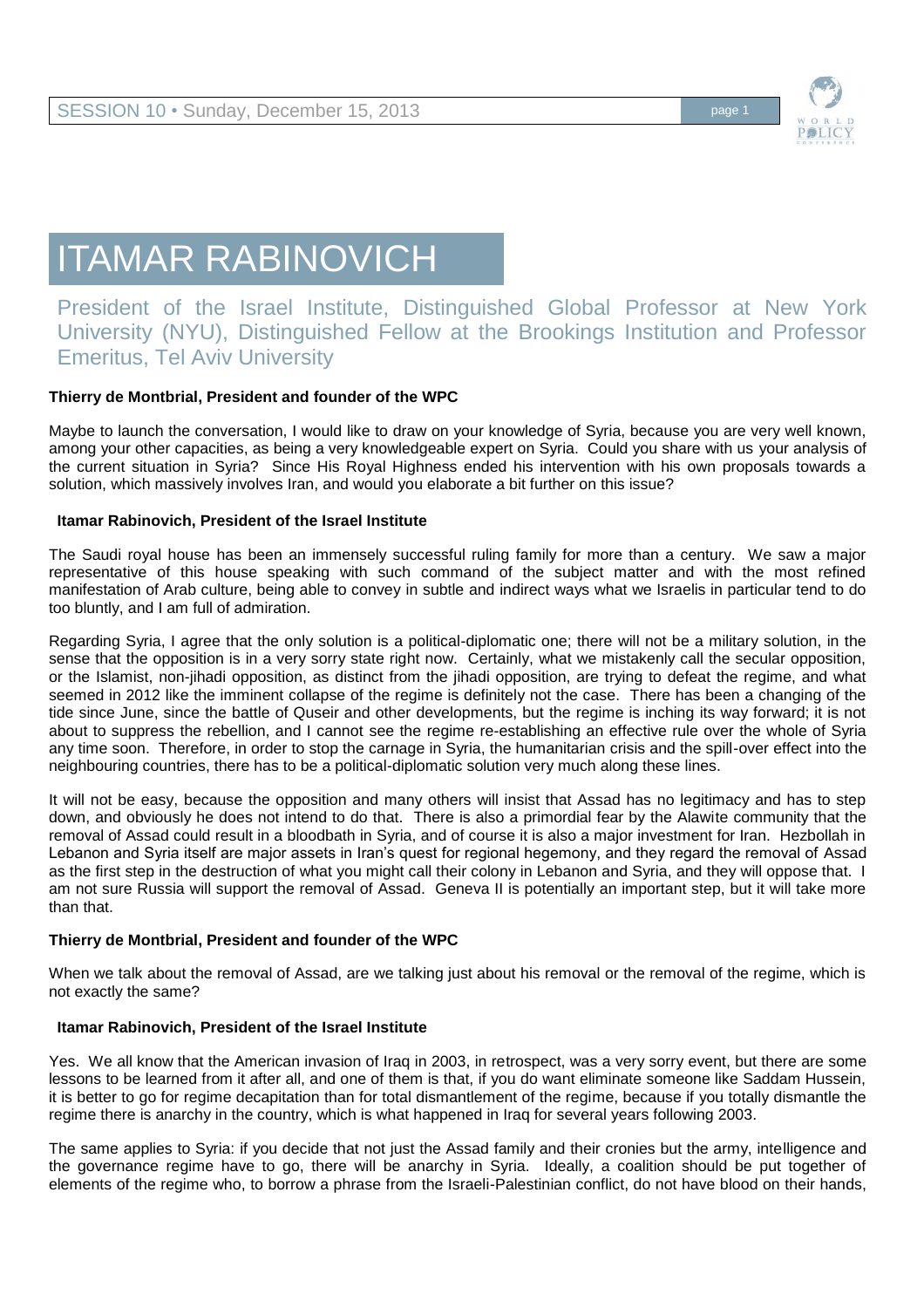

and elements of the opposition, at least for a transitional period, that would gradually enable Syria to move to a different political phase.

### **Thierry de Montbrial, President and founder of the WPC**

Let us continue for a little along these lines. Suppose that there is a way to remove Assad himself, which would probably be more reasonable in many ways, many elements of the regime would probably be part of the new regime. Who would be the others? Today it is not very clear who could join a government composed of former Assad elements.

#### **Itamar Rabinovich, President of the Israel Institute**

Before I respond directly to your question I want to say a word about Assad. His Royal Highness spoke a lot about John Kerry and his credibility in trying to resolve the Israeli-Palestinian conflict, but John Kerry himself said a few months ago that Assad has lost all legitimacy and has to go. How will Palestinians or Israelis trust the US if it does not stand by that policy in the Syrian context? Remember also that John Kerry gave a very powerful speech on the need to penalise Assad for the use of chemical weapons, and half an hour later the policy was changed by the President. There are linkages between the different parts of the Middle East, and what happens or does not happen in Syria affects the Israeli-Palestinian issue, the Gulf and other areas.

Unfortunately, from very early on the Syrian opposition has been affected by divisiveness, reflecting to some extent the divided nature of the country. Let us also remember that the political history of Syria is a history of a very fragile country, a country that in 1958 actually gave up its independent existence and merged into the United Arab Republic with Egypt. It was in a way symbolic of the weakness of the countries that were put together by the French and the British after World War One, often along very artificial lines reflecting imperial and colonial interests and not realities on the ground. Therefore Syria has been a weak state and a divided society for decades.

I would say to the credit of Bashar al-Assad's father, Hafez al-Assad, that he was the first to build a powerful Syrian state and a coherent political system, at a terrible cost, but he did. However, that was a different era, and the opposition from day one has been very ineffective. There are political groups based in Europe and Istanbul; the leader of the Syrian National Coalition has been replaced several times in the past three years; they do not necessarily have a great deal of impact on the people fighting on the ground; there is presumably the Free Syrian Army, but the real power is in the hands of the local coordination committees and the groups that fight on the ground.

I am not saying all this because of His Royal Highness's presence here but they have been the most successful recently in putting together a group called the Islamic Front which comprises several Islamist but not jihadi groups, and this seems to be more effective than other groups. The bottom line is that there will have to be a coalition in Syria, but with the realistic expectation that it will be a while before we see a coherent, stable system in place, even if the Assads leave.

#### **Thierry de Montbrial, President and founder of the WPC**

You remind us that to some extent the borders in the Middle East are artificial, as they are, by the way, in other parts of the world, in Africa for instance. However, at the same time, we insist that borders should not be changed, in that the integrity of Syria should be maintained. Is this not a contradiction?

#### **Itamar Rabinovich, President of the Israel Institute**

Borders are artificial in Africa and the Middle East, of course, and it is a consensus, in a way, of the existing states that you do not change borders because they realise that once you pull the first brick out of the wall the whole wall might collapse. However, there is a danger of partition; we know that in Iraq the Kurdish area is quite autonomous, and unfortunately, one of the most effective jihadi groups in Syria is called ISIS, the Islamic State of Iraq and Syria. That group represents the radical Sunnis in Iraq, unhappy with the current Shiite domination, and is saying that the border between Syria and Iraq is meaningless.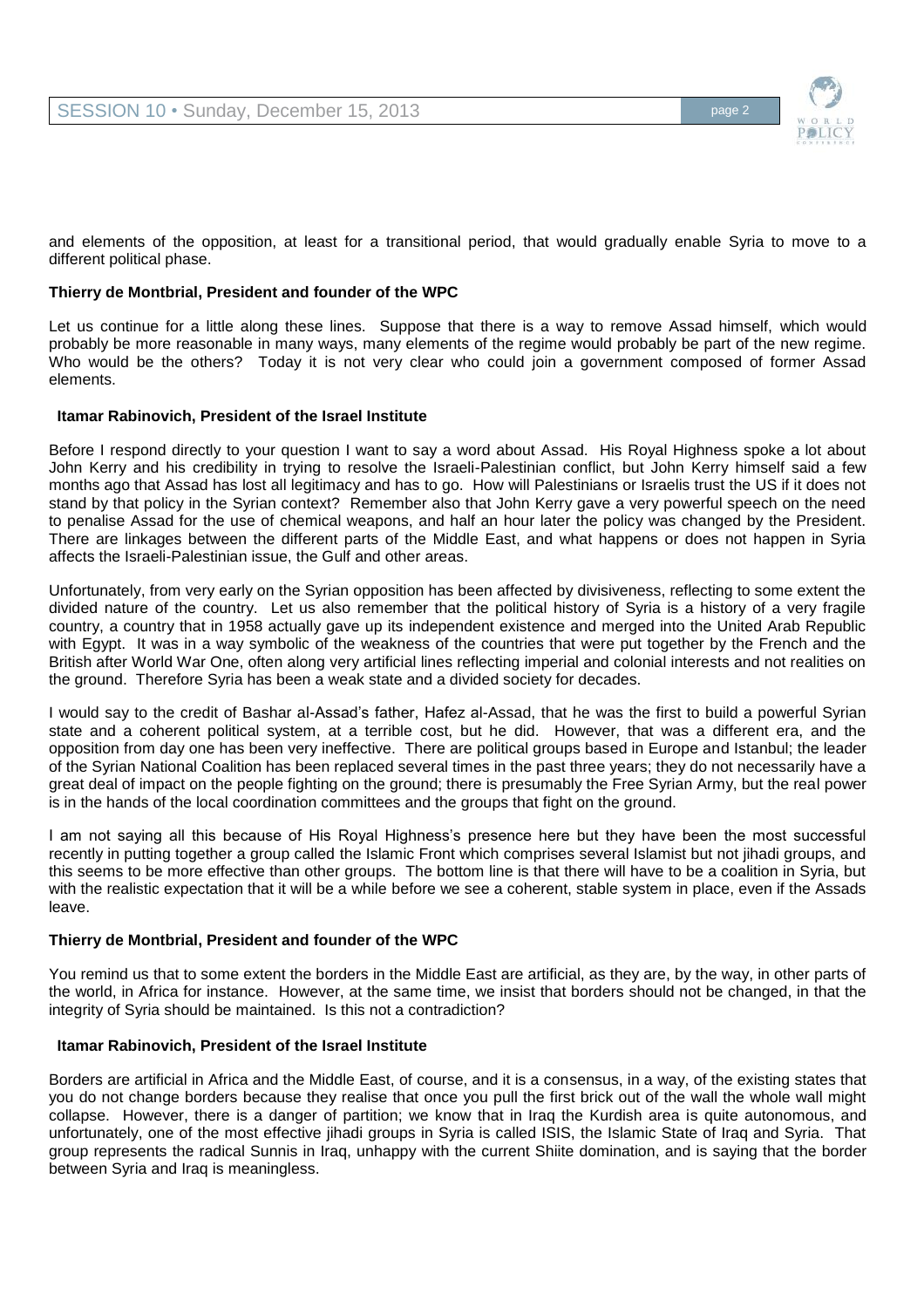

Ironically, the greatest danger to the integrity of state of Syria comes from the regime, in the sense that if the regime is afraid it might be toppled and a bloodbath might follow, they might retreat to the Alawite mountains and either declare a statelet or revive the Alawite state of the 1920s and 1930s. The Kurdish area of the northeast in that case might become autonomous, if not declare independence, and Turkey itself could be rattled by the fact that there would be autonomous Kurdish areas on two of its borders, in Iraq and Syria.

There is a serious threat to the whole state system which is part of the calculus at the core of the Syrian conflict, and it needs to be terminated, not just for the sake of Syria but for the sake of regional stability.

#### **Thierry de Montbrial, President and founder of the WPC**

Let us move now to Israel. I will start with a provocative question, to what extent is Israel the same country since the collapse of the Soviet Union and the massive inflow of Russian Jews? I think the proportion is 20%, which is a huge number, and I understand that it also has immense implications for networking of all kinds, including, by the way, some illegal channels. How has it changed the country itself? That is a provocative question.

#### **Itamar Rabinovich, President of the Israel Institute**

It is not difficult to answer. On the whole this has been a very successful wave of immigration, of a highly educated population; in professional terms, people who value culture very highly. What we call the Israeli miracle of the start-up nation was aided by this influx. The first Zionists who came to the then Palestine came from Russia, Poland and Eastern Europe. We have in the meantime integrated Jews from the Middle East into the Israeli system.

The one negative by-product of the Russian immigration is that the immigrants tend to be on the right wing in terms of Arab-Israeli relations; they do not support concessions, and they have called it the Russian legacy of the hostile attitude to Islam and Muslims. They are used to living in a very large country, and the idea of shrinking the country where they live is alien to them. The older generation tends to vote for what we call right-wing parties from my point of view, that is a minus, but in the bigger scheme of things it has been a wonderful addition to the country.

# **Thierry de Montbrial, President and founder of the WPC**

I would like to ask you the same question as I asked His Royal Highness, about the best- and worst-case scenarios for an Israeli-Palestinian deal before the end of Obama's term. The fate of Obama in this respect might influence the next election in the US, and if we have a right-wing Republican succeeding Obama and a right-wing government in Israel, that could make everything more complicated in the next few years.

# **Itamar Rabinovich, President of the Israel Institute**

I will put on my hat as a former ambassador to Washington who knows something about American politics. I think the healthcare reform and other issues will be more important for the outcome of the next election. Jimmy Carter was successful in Camp David and was defeated; George Bush had the Madrid conference and other huge achievements in foreign policy and did not see a second term. Therefore, Obama's future depends mostly on domestic issues; even though Americans care more about domestic politics, they do want to see the President as being capable of leading the free world, and it reflects badly on the President if he falters badly on foreign policy.

However, it is important to us to see these negotiations succeed, not because of Obama's political future, but because of our own future. I belong to that camp in Israel, which by the way gets 70% in public opinion polls, which wants to see the issue resolved. There has been a recent poll showing over 60% agreeing with a hypothetical, and it is my strong belief that if it is not a hypothetical, if a done deal is put before the Israeli voter in a referendum, more than 70% will support that, because people realise that the continuation of the status quo is first and foremost bad for us. Demographically speaking, we are risking the future of the state as a Jewish state, and in terms of Israel's international standing, we see a creeping delegitimisation, and these are two very dangerous developments for us.